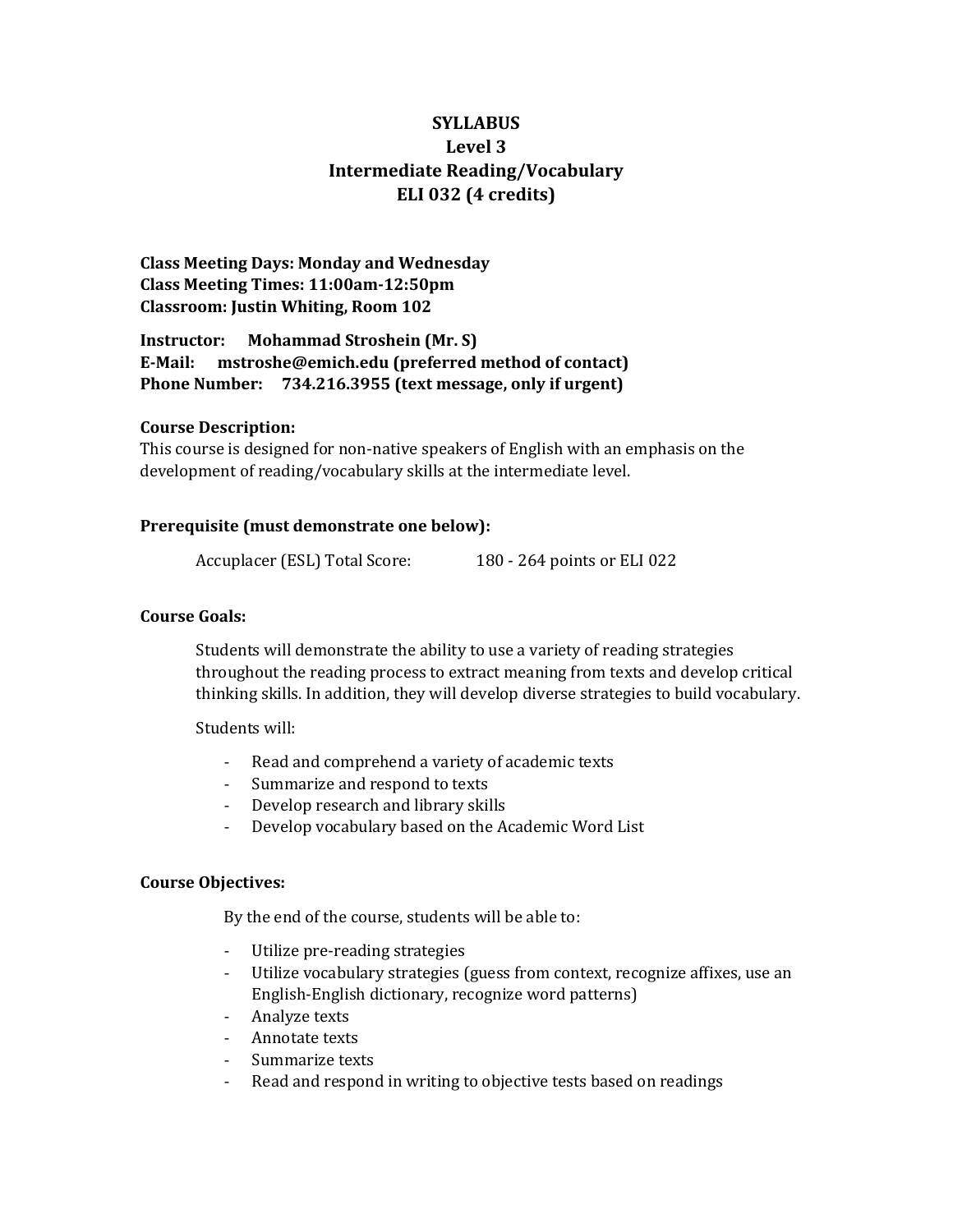### **Required Textbook and Supplies:**

Title: Longman Academic Reading: Book 2 Author(s): Sanabria Publisher: Pearson Longman Publishing ISBN: 0-13-278582X

Title: 1984 Author: George Orwell Publisher: Pearson English Readers, Level 4

Students will also need to provide:

- 1. Notebook
- 2. Pen/Pencil

### **Attendance and Tardiness:**

Students are required to attend classes. Attendance is important to do well in class, and it is required for students on F-1 visas.

Students may not have more than six (6) absences in one class for the semester. If you are sick, you will be asked to bring a doctor's note to the Director. If you are required to attend court or if you have other problems, please speak with the Director as soon as possible.

It is also important to be on time to your classes. Class will begin on time, and you are responsible for any quizzes, notices, homework, etc. that you may miss if you are tardy. If you are more than 10 minutes late to class, you may be counted absent.

If you have six absences without a doctor's note or permission from the Director, you may be dismissed from the program.

### **Grading:**

Students must have a grade of 2.5 (75%) or higher to pass this class.

| Total % of points | Grade | Total % of points | Grade |
|-------------------|-------|-------------------|-------|
| $90 - 100$        | 4     | $70 - 74$         | 2     |
| $85 - 89$         | 3.5   | $65 - 69$         | 1.5   |
| $80 - 84$         | 3     | $60 - 64$         | 1     |
| $75 - 79$         | 2.5   | $50 - 59$         |       |

Students will be graded on the following:

| <b>Class Participation</b> | 10% |
|----------------------------|-----|
| Homework                   | 30% |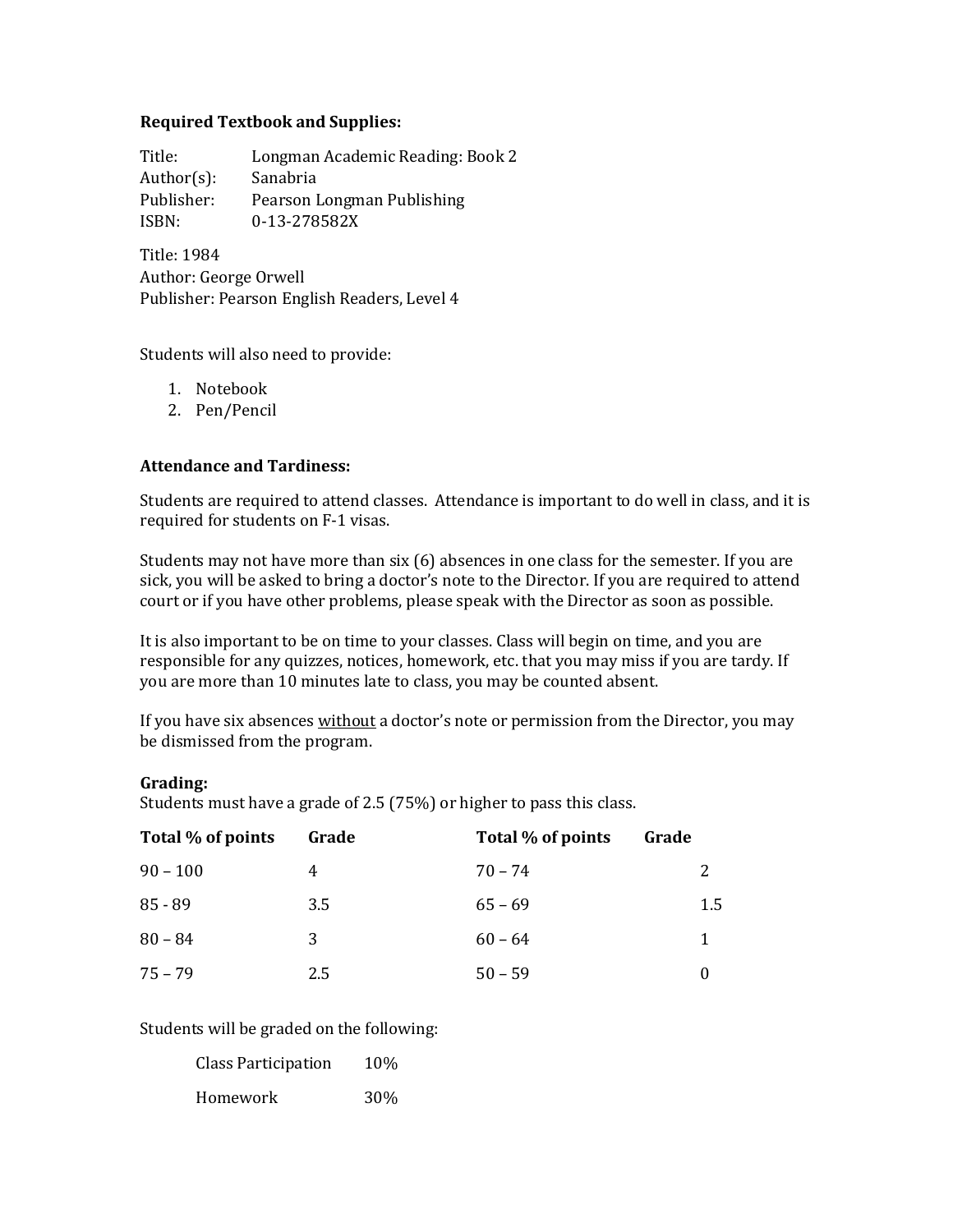| Quizzes    | 45% |
|------------|-----|
| Final Exam | 15% |

Students should study one hour outside of class for each hour in class. For a class that meets four (4) hours each week, students should expect four hours of homework each week.

You should be prepared for every class. Late homework may be accepted with permission from the instructor. The instructor may give you a lower grade for late homework.

## **Language Lab:**

All students are required to attend Language Lab each week. This is an opportunity to study with your classmates and to receive additional help from the Language Lab teacher.

# **Academic Honesty Policy:**

Students must abide by academic integrity policies while in the English Language Institute. Students must not engage in cheating during tests or on class assignments. Cheating includes cutting and pasting from sources without proper citations and having others do your assignments and/or others helping you while taking an examination. If you are not sure about an assignment, please discuss this with your instructor.

If students do not follow these guidelines, then the following procedures will take place:

1<sup>st</sup> Warning: Student will lose half of the total points on their tests or assignment if plagiarism or cheating has been proven.

2nd Warning: Student will fail the exam or assignment and receive a 0 for that assignment.

All academic violations will be followed up by the Director of the ELI and discussed in further details.